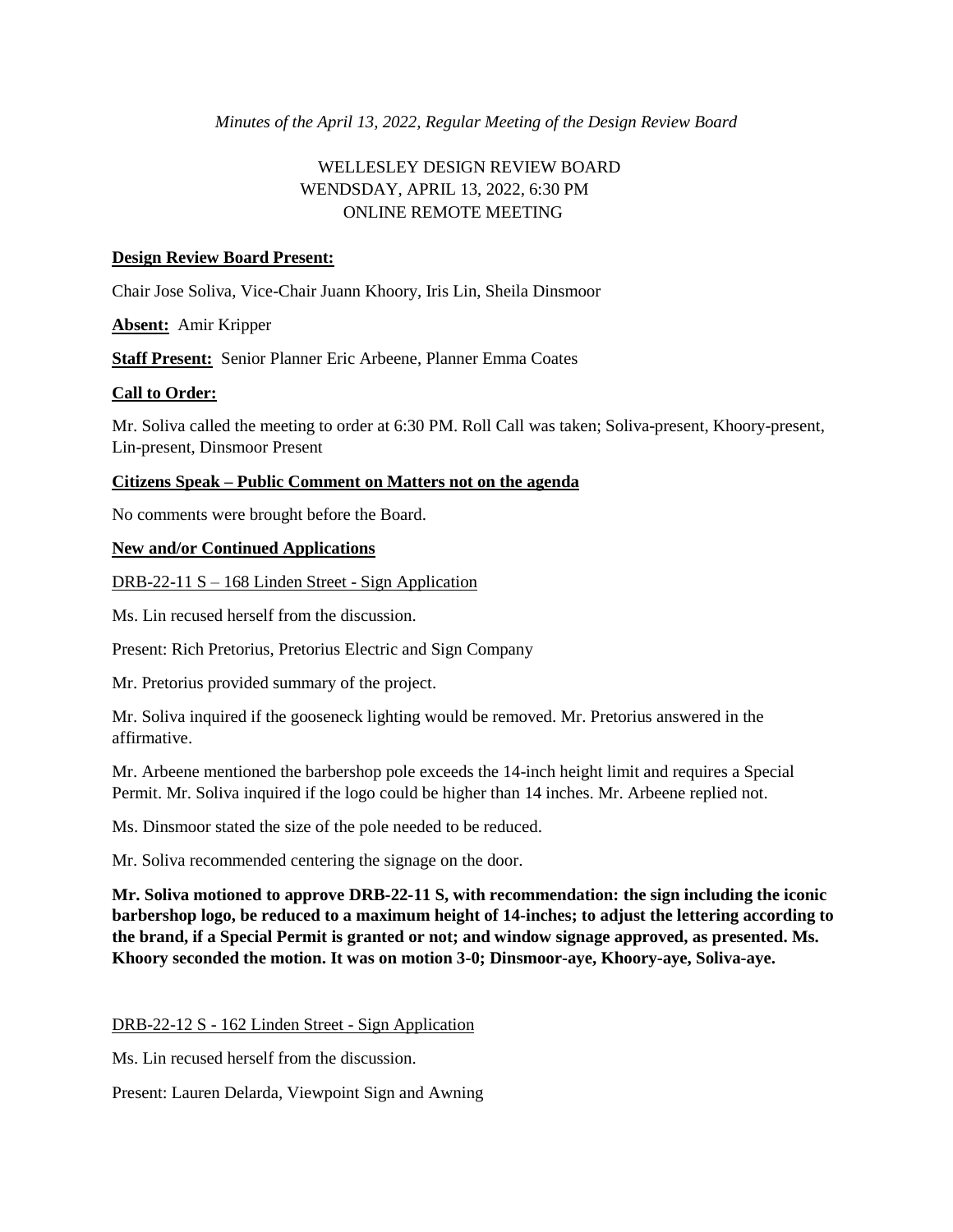Ms. Delarda provided summary of the application, noting the applicant wants to increase the lettering on the awning.

Mr. Arbeene confirmed the bylaw restricts the amount of awning lettering to 25%. Ms. Delarda replied the proposed lettering would reflect 29% coverage. Ms. Dinsmoor commented the awning would look better with adherence to 25% letter coverage.

# **Ms. Dinsmoor motioned to accept DRB-22-12 S; new awnings and signage over the door, at the maximum letter coverage of 25%. Ms. Khoory seconded the motion. It was on motion 3-0; Khoory– aye, Dinsmoor–aye, Soliva-aye**

DRB-22-15 S – 67 Central Street - Sign Application

Present: Bill McFadden, Barlo Signs

Mr. McFadden provided details regarding the project.

Ms. Khoory stated the existing sign was more elegant than the sign being proposed.

Mr. McFadden replied a structural beam behind the sign, requires sign modification.

Ms. Dinsmoor suggested painting the white backer board to match the color of the brick facade.

Ms. Khoory commented the word "salon" does not align and suggested putting all words on the same line. Mr. McFadden confirmed the sign presented, reflected the new company brand.

**Ms. Khoory motioned to accept the application for DRB-22-15 S, with recommendations: the word "Salon" lines up with the other words on the sign, increase the size of the backer board, and change the color from white to a shade closer to the brick façade; ensure the top two corners curve to match the curvature of the façade on the building, and the placement of the sign be centered on the door with the height comparable to the sign to the left. Ms. Dinsmoor seconded the motion. It was on motion 4-0; Lin-aye- Dinsmoor-aye, Khoory-aye, Soliva-aye.**

#### DRB-22-16 S - 102 Central Street Sign application

Present: Juan Jaramillo, Softistech; Bruce Baisch, Project Manager - JJ Welch

Mr. Jaramillo provided summary of the project.

Mr. Soliva inquired about the number of signs permitted. Mr. Arbeene replied the blade sign is considered a wall sign, which would require a Special Permit.

Mr. Soliva stated we can break this down into two recommendations.

Mr. Jaramillo stated the goose neck lights would be eliminated.

Ms. Khoory inquired about the finish over the front windows.

Mr. Jaramillo stated the removal of the wood from the front of the building, had already been approved as part of the demo permit.

Ms. Khoory opined the blade sign would be blocked by the awning. Mr. Jaramillo stated the blade sign could be positioned higher.

Ms. Lin inquired if the front and back signs, were the same size. Mr. Jaramillo replied in the negative.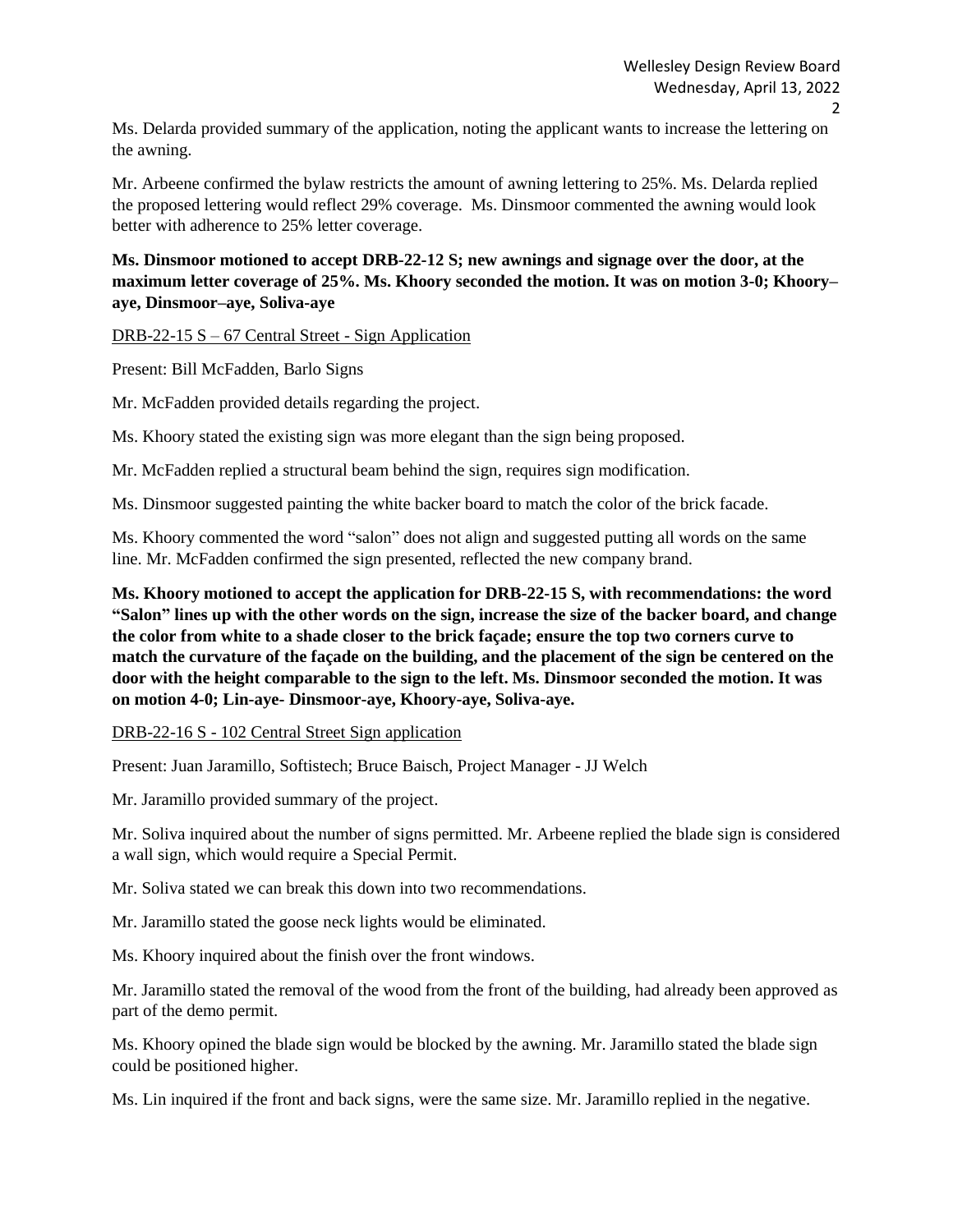Ms. Khoory inquired about the awning on the back of the building. Mr. Jaramillo replied the awning frame will be recovered.

**Ms. Dinsmoor motioned to accept the application for DRB-22-16 S, maximum letter height of 14 inches on the front of the building, inclusion of the second awning on the rear of the building, to match the other awnings; and approve the installation of a blade sign at the proper height above the awning to align with the lettering on the main sign, provided a Special Permit has been received. Ms. Lin seconded the motion. It was on motion 4-0; Khoory-aye, Lin-aye, Dinsmoor-aye, Soliva-aye.**

DRB-22-17 M - 141 Linden Street - Minor Construction

Present: Joe Kahn, Building Owner; Shuo Sun, Goddard School Owner; Mark Cameron, Goddard School Representative; Talia Cannistra, Partner - Port One Company

Ms. Cannistra provided project summary.

Mr. Soliva inquired about the finish of the building. Ms. Cannistra replied the building will be finished with a refreshed white stucco and the windows would have stone headers.

Mr. Soliva inquired about the railings on the front of the building. Ms. Cannistra replied all the railings would be replaced.

Mr. Soliva questioned the need for joint lines on the façade of the building, and how it would affect the look of the building. Ms. Cannistra replied if joint lines were required, it would be done in an organized fashion.

Ms. Khoory stated the window headers on the front of the building do not line-up. Ms. Cannistra replied all the windows would be replaced.

Ms. Lin stated the roof represented the Mediterranean style, which reflects a different building style than the stone headers.

Ms. Khoory opined the building maintains a more Southern California style, rather than Mediterranean.

Ms. Dinsmoor indicated the rear entrance does not work.

Ms. Lin inquired about the number of parking spaces.

**Mr. Soliva motioned to continue DRB-22-17 M to the next meeting on April 27, 2022; to include cohesive treatment of the façade, additional context on the site plan to better understand how one moves around on the site, comparison of existing parking plan to proposed parking layout, add additional dimensions on travel lanes and parking spaces. Ms. Lin seconded the motion. It was on motion 4-0; Dinsmoor-aye, Khoory-aye, Lin-aye, Soliva-aye.** 

#### LHR – 22-03 20 Marshall Road

Present: David Himmelberger, Applicant's Attorney; Scott Lewis, Architect; Steven Cosmos, Landscape Architect; Paul Beaulieu, Surveyor; Kevin Quetti, Civil Engineer

Mr. Lewis provided updates regarding the project.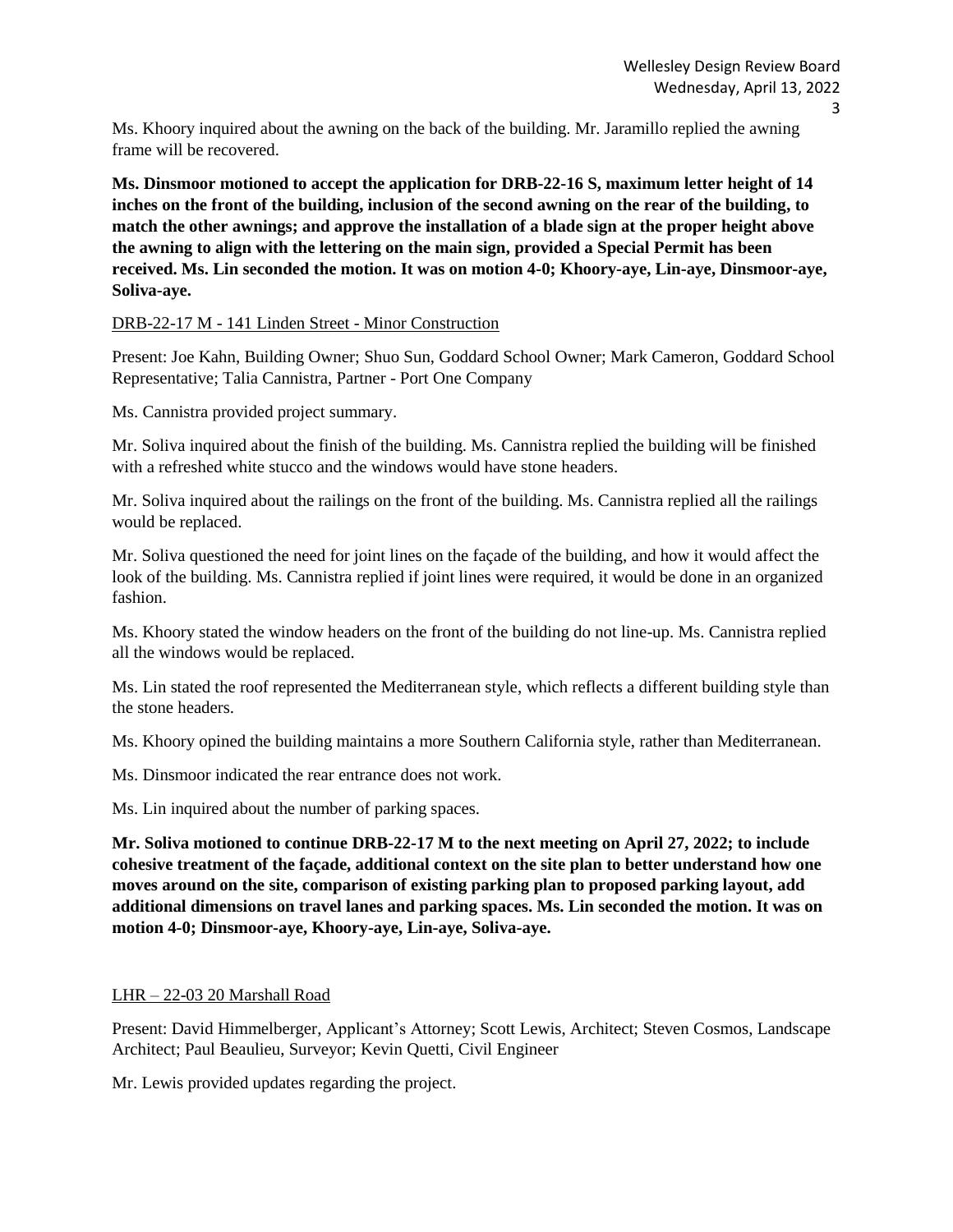Mr. Soliva commented on the relationship of the two windows on the second floor and the attic window on the third level. Mr. Lewis confirmed there was some flexibility with the placement of second-floor windows.

Mr. Soliva stated his concern about the width of the corner boards. Mr. Scott replied he could increase the corner boards from 6 to 8-inches.

Ms. Khoory asked if the roof could be metal. Mr. Scott replied a metal roof was very expensive.

Ms. Khoory inquired about the height of the garage doors. Mr. Bilodeau replied we have added an additional riser in the garage to take advantage of the natural grade.

Mr. Himmelberger inquired if adding goose neck lights over the garage, would help to reduce the volume.

Mr. Cosmos provided the landscape plan.

Ms. Lin inquired about the location of the retaining walls to ensure adequate protection for the remaining tree roots.

Mr. Soliva inquired about any energy sustainable design features. Mr. Cremin replied heat pumps were being considered.

**Ms. Khoory motioned to approve DRB LHR-22-03 as presented, with recommendation to increase the corner boards to 8"; examine garage doors and reduce clapboard above the garage door, align windows on right side of the house, provide a tree protection plan, and minimize grading around critical tree root zone. Ms. Dinsmoor seconded the motion. It was on motion 4-0; Dinsmoor-aye, Lin-aye, Khoory-aye, Soliva-aye.** 

LHR-22-04 20 Tappan Road

Present: David Himmelberger, Owner's Attorney; Jonathan Chase, Architect; Peter Fallon, Builder; Jacob LeMieux, Engineer

Mr. Chase detailed the project.

Mr. Soliva inquired about the height of the roof and the area between the attic and windows. Mr. Chase replied we are at a foot below the maximum building height.

Ms. Khoory inquired if the height of the house exceeds thirty-six feet. Mr. Chase replied not.

Ms. Lin asked about the elevation of the Fuller Brook Trail. Mr. Chase replied the house is 7 feet higher than the trail.

Ms. Dinsmoor inquired if the landscaping would shield the house from the Fuller Brook Trail. Mr. Chase replied the owners are including more wood on the exterior, in effort to blend in with the natural setting.

Ms. Lin inquired if more timber on the façade could be used. Mr. Chase replied there were few options available.

Ms. Khoory inquired if the foundation was made of stone. Mr. Chase replied the house is only 18" above grade, with a small amount of concrete showing.